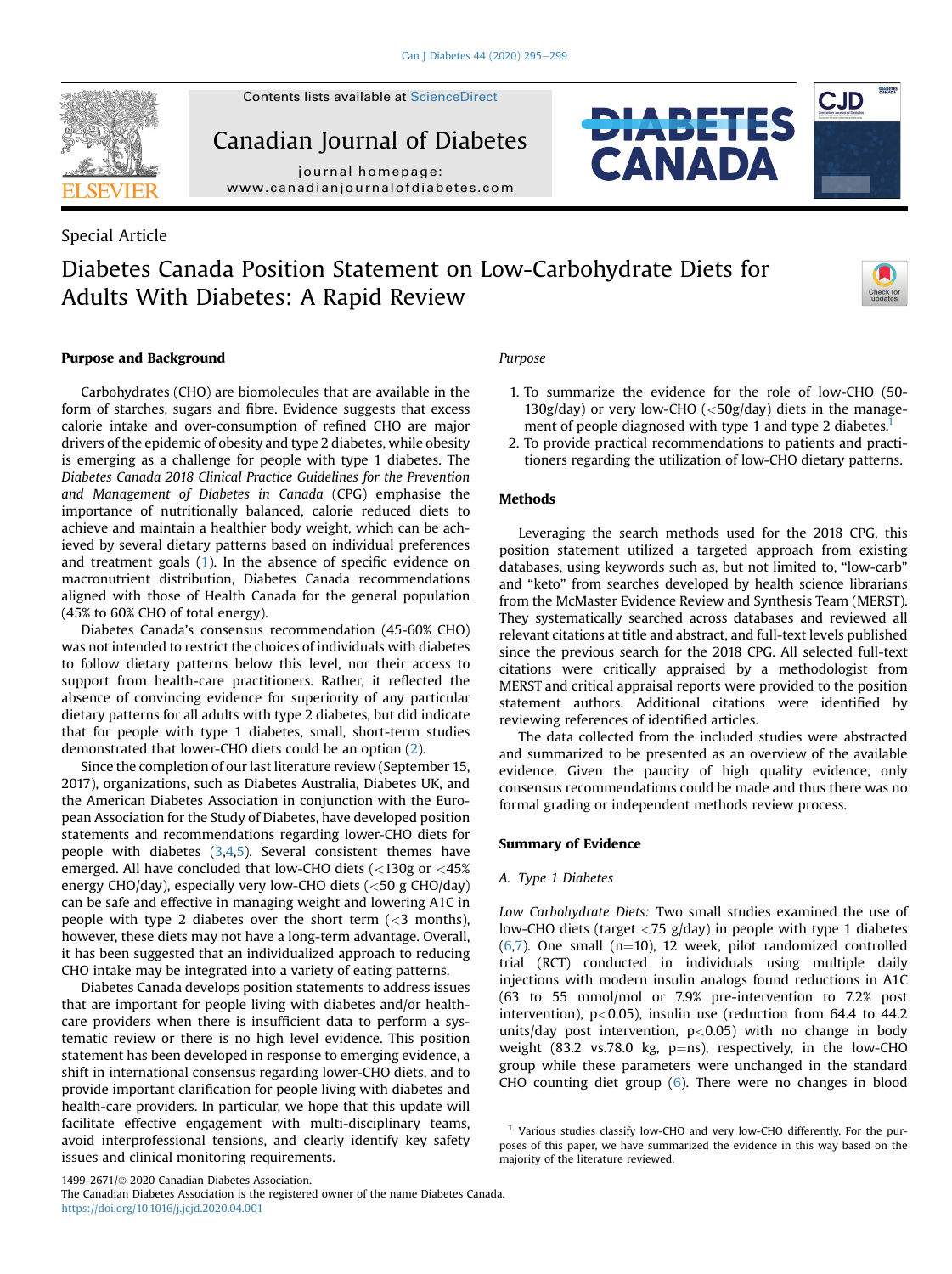pressure, creatinine or lipid profile, continuous glucose monitoring (CGM), or quality of life, in either group [\(6\)](#page-3-5).

Nielson and colleagues ([7\)](#page-3-6) performed a retrospective chart review that evaluated the outcomes after individuals with type 1 diabetes participated in an educational program describing a low-CHO dietary pattern ( $n=48$ ). The outcomes of interest were both A1C changes and individual self-reported adherence. Compared with baseline, A1C was lower after 4 years for the whole group (decrease in A1C 0.7  $+/-$  1.1; p<0.001). The adherence rate at 4 years was 48%. A1C was no different from baseline among subjects who did not adhere to the dietary pattern, but was lower among those that did adhere (decrease in A1C 1.3  $\pm$  0.9%; p<0.001) [\(7](#page-3-6)).

Very Low Carbohydrate Diets: The only data on very low-CHO diets in type 1 diabetes are observational. An online social media survey conducted in both adults and children with type 1 diabetes who followed very low-CHO diets ( $\leq$ 30 g/day) was reported by Lennerz et al. The adult participants achieved a mean change in A1C from pre to post very low-CHO diet of -1.45% and it was reported that the rate of adverse events was low [\(8](#page-3-7)). Mean A1C post intervention was 5.7% with low glycemic variability (glucose sd of 1.56 mmol/L). Of 300 participants, 2% reported hospitalizations in the past 12 months, 1% had 4 hospitalizations (0.01 per person per year) for diabetic ketoacidosis (DKA), and 2% had 9 hospitalizations (0.03 per person per year) for other reasons ([8\)](#page-3-7). Symptomatic hypoglycemia within the past month was reported by 69% of participants, with 55% having 1 to 5 episodes per month. Rates of severe hypoglycemia were low, with 2% reporting hypoglycemia with seizure or coma and 4% requiring glucagon in the past year ([8\)](#page-3-7). Of note, participants reported high levels of overall health and satisfaction with diabetes management but not with their professional diabetes care ([8\)](#page-3-7). Of those who did discuss their diet, only 49% agreed or strongly agreed that their diabetes care providers were supportive.

A small ( $n=11$ ), observational study of adults consuming mean 28.9g CHO/day and 65% daily energy intake from fat, resulted in a mean A1C of 5.3  $\pm$  0.4% and low glucose variability (sd 1.5 mmol/L) using blinded CGM. Participants in this study had high LDL (5.5  $\pm$ 1.7 mmol/L) and spent 3.6% time with blood glucose  $\langle 3.0 \text{ mmol/L} \rangle$ although reporting only 0.4  $\pm$  0.7 episodes of hypoglycemia per week ([9](#page-3-8)).

## B. Type 2 Diabetes

Low Carbohydrate Diets: Several meta-analyses of RCTs comparing diets with different CHO and their role in the management of type 2 diabetes content have been performed. However, several of these combined studies of very low-, low- and moderate-CHO interventions ([10,](#page-3-9)[11,](#page-3-10)[12](#page-3-11)).

Two meta-analyses published in 2018 and 2019 sought to examine RCTs of very low  $(<$  50 g per day) and low-CHO diets (50-130 g per day) separately from RCTs where the intervention was moderate-CHO diets (130 - 225 g per day) [\(13](#page-3-12), [14\)](#page-3-13). Low-CHO diets showed greater A1C and weight reductions than control diets in trial duration of up to 6 months while moderate-CHO dietary interventions showed no statistically significant difference from control diets in either A1C or weight ([14\)](#page-3-13).

An observational 12-month evaluation of people who had completed a 10-week digitally delivered low-CHO diet program showed statistically significant changes in A1C (-1.17%) and significant reductions in body weight (-7.0%) ([15\)](#page-3-14). It should be noted that last observation carried forward was used to impute data for 29% of subjects who were lost to follow up, which is a significant limitation and may overestimate the benefit of the intervention. Among completers, there were statistically significant reductions in the use of anti-hyperglycemic medications ([15\)](#page-3-14).

Very Low Carbohydrate Diets: Six studies assessed the effect of very low-CHO diets on glycemic control and body weight in adults with type 2 diabetes with overweight or obesity ([16,](#page-3-15) [17-20\)](#page-3-16). Very low-CHO diets were defined in different studies with a range of  $20-50$ g/day of CHO ( $\leq$ 10% of total daily energy). Four of the included studies were RCT [\(16](#page-3-15)[,17,](#page-3-16)[19,](#page-3-17)[20](#page-3-18)). Three studies followed participants for  $>12$  months [\(16](#page-3-15)[,17,](#page-3-16)[21\)](#page-3-19), with shorter follow up in the others (12-32 weeks) [\(18-20\)](#page-3-20). Five of six studies reported greater reductions in A1C and greater weight loss with very low-CHO diets compared to control diets with higher CHO content ([17-21](#page-3-16)).

Tay et al. reported equal efficacy for A1C and weight loss for very low-CHO diet compared with an energy matched control diet. The very low-CHO diet, however, demonstrated greater reductions in glycemic variability and lower use of glucose lowering medications ([16\)](#page-3-15).

Not all studies compared isocaloric diets and may not have controlled for weight change, a potential mediating variable, in their analysis of changes in A1C. Additional interventions, including counselling, may not have been provided to control groups [\(19](#page-3-17)). It should be noted that additional interventions, including counselling, exercise and sleep advice in extended contact with study personnel, as well as consistent professional and peer support, may have contributed to the positive outcome [\(21](#page-3-19)).

Thus far, meta-analyses of RCTs comparing very-low CHO diet have not provided clear evidence of superiority. Sainsbury combined very-low and low-CHO diet trials (to try and ensure adequate power) and found CHO restriction was superior for A1C and weight ([13\)](#page-3-12). McCardle found greater A1C lowering (although the difference was not statistically significant) when only RCTs of very-low CHO diet were examined but did not show any difference in weight loss versus control diets ([14\)](#page-3-13).

Davis et al. examined diabetes-specific quality of life (QOL) after a very low-CHO diet versus a low-fat diet, and reported improvement in QOL scores related to sexual function, energy and mobility domains for all participants, but these were independent of the dietary approach used [\(22\)](#page-3-21). No differences in cognitive function were observed in an RCT of very low-CHO, high-fat diet versus a high-CHO, low-fat diet on cognitive function over a 12-month period, although weight loss (independent of diet pattern) was associated with improvement in one aspect of cognitive function ([23](#page-3-22)).

Non-randomised, short-term studies of very low-CHO diets have demonstrated significant reductions in A1C levels (-1.0%), weight (-7.2%) and triglycerides (20%) after 10 weeks while permitting anti-hyperglycemic medications to be reduced or discontinued in one-half of participants ([24](#page-3-23)).

#### Uncertainties

It is unclear what the precise mechanisms underlying the benefits of low or very low-CHO diets for lowering A1C, reducing weight and need for antihyperglycemic therapies are since it is difficult to design well-controlled studies which are easily translated into real world settings. Lack of persistence, high discontinuation rates and missing data are common challenges in dietary studies.

Because of the limitation of short-term data, it is uncertain whether improvements in glycemic control and weight seen with these dietary approaches will be maintained long-term or will translate into reductions in diabetes complications, cardiovascular disease or mortality. Sustainability is another question since lack of persistence has been reported. In Van Wyk et al.'s meta-analysis, it was reported that success in maintaining low-CHO diets within studies often decreased over time, suggesting that low-CHO diets may not be sustainable over a medium or longer term [\(25\)](#page-3-24). These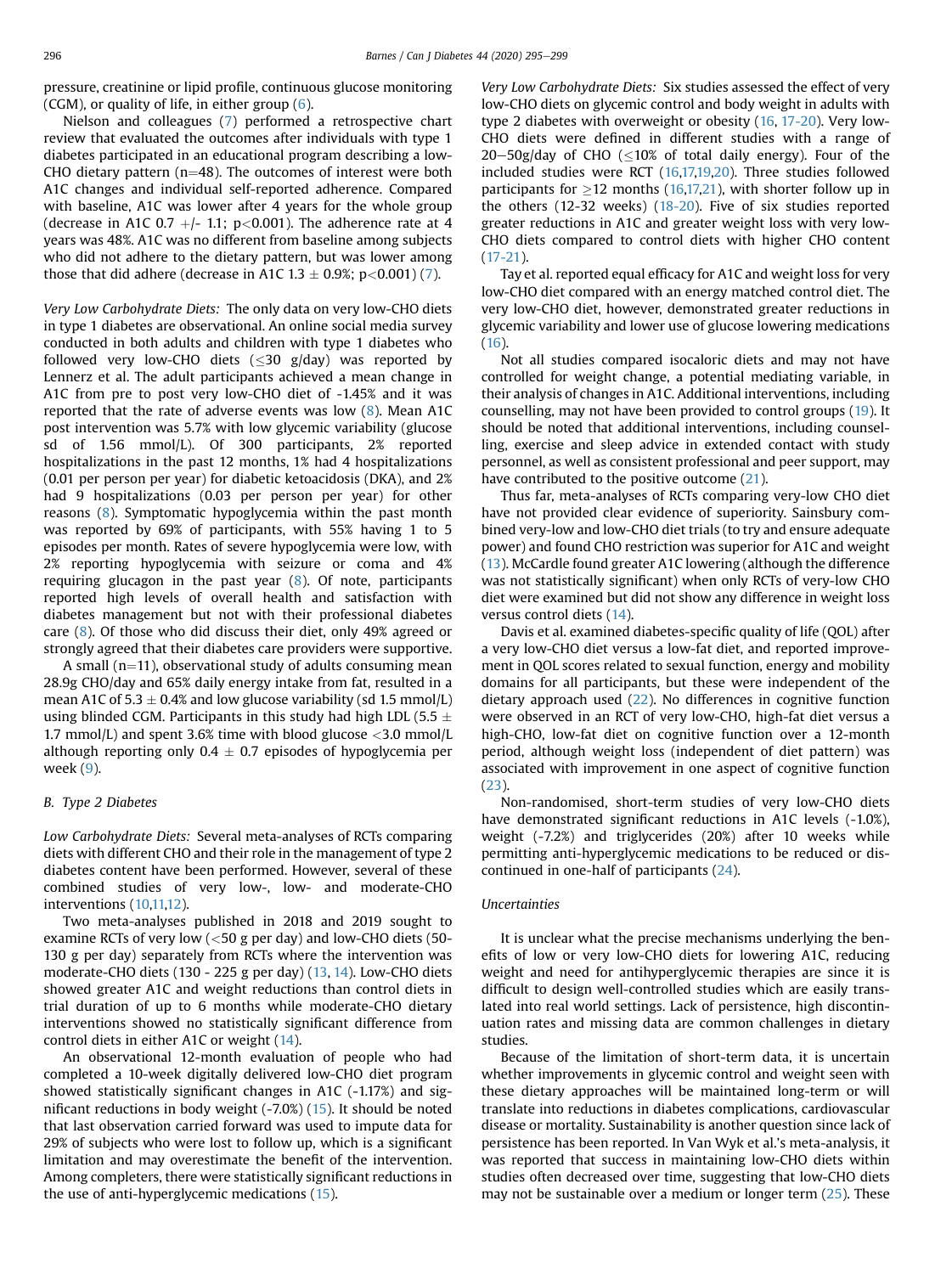limitations are not confined to studies of low- and very low-CHO diets, however, and apply to other dietary patterns. Many individuals will need support if they are to maintain such long-term, significant changes to dietary patterns.

## Cautions and Safety

#### Antihyperglycemic Therapies

Reductions in antihyperglycemic therapies were reported in both type 1 ([6](#page-3-5)) and type 2 diabetes [\(13,](#page-3-12)[15,](#page-3-14)[16,](#page-3-15)[26\)](#page-3-25) with CHO restriction. Thus, insulin and/or sulphonylurea doses may need to be reduced or discontinued to avoid hypoglycemia. SGLT2 inhibitor therapy may increase the risk of ketoacidosis in individuals following low-CHO diets [\(27\)](#page-3-26). A small RCT found that luseogliflozin significantly increased ketone bodies in the low-CHO diet group compared to the high-CHO diet group, providing a mechanistic link between low-CHO intake, SGLT2 inhibitor therapy and ketonemia [\(28](#page-4-0)).

#### Hypoglycemia

Some additional cautions may be needed around the detection and treatment of hypoglycemia. It is possible that ketonemia resulting from very low-CHO diets may impair awareness of hypoglycemia since some studies have described reduced hormonal responses to experimental hypoglycemia possibly as a result of changes in cerebral fuel utilisation ([29](#page-4-1)). Another concern is related to the reduced effectiveness of glucagon in the treatment of hypoglycemia because of inadequate hepatic glycogen stores ([30\)](#page-4-2). Thus, individuals using insulin and following a low-CHO diet need alternative strategies (including extra glucose monitoring) to safely detect and manage severe hypoglycemia [\(29\)](#page-4-1).

#### Healthy Nutrition

Healthy eating is much broader than simply macronutrient composition and healthy weight. It may be difficult to achieve adequate dietary fibre in carbohydrate-restricted diets. Individual studies and a meta-analysis report lower fibre consumption ([11,](#page-3-10)[12,](#page-3-11)[16\)](#page-3-15). Very little is known about changes in micronutrients in people with diabetes following low-CHO diets, but it may be worth noting that decreases in vitamin A and magnesium were observed in children with epilepsy treated with a very low-CHO diet [\(31](#page-4-3)). Attention to the quality of fats and proteins replacing carbohydrates in low- or very low-CHO may mitigate concerns regarding fibre and micronutrients. In the DIETFITS study, individuals living with obesity without diabetes were counselled on achieving high diet quality in both low-CHO and high-CHO groups. However, at 12-months followup, fibre intake was still significantly lower in the low-CHO (18.6  $+$ /-0.5 g/day) than the high-CHO group  $(23.0 + 0.6$  g/day)  $(32)$  $(32)$ .

## Conclusion

The aim of this position statement was to examine and appraise the current literature in order to identify a rational and safe approach to the use of low-CHO diets in people with diabetes, informed by current evidence, and to provide practical recommendations to patients and their health-care providers. This comprehensive literature search and study selection resulted in 33 relevant articles examining the role of very low-CHO and low-CHO diets in the management of type 1 and type 2 diabetes.

For people living with type 1 diabetes:

 There are very little reliable data and major evidence gaps which make it difficult to make general recommendations with any confidence.

- Significant improvements in outcomes important to persons with diabetes (lower A1C, reduced insulin requirements, less glucose variability, weight loss) have been reported by individuals who have chosen to follow a low- or very low-CHO diet.
- There are very few studies investigating the long-term effectiveness of low-CHO diets for people with type 1 diabetes, furthermore, the few small studies available are of poor methodological quality and provide insufficient evidence to make a general recommendation for low-CHO diets to all people with type 1 diabetes.

For people living with type 2 diabetes:

- This current review indicates a low-CHO diet may be effective for weight loss and improved glycemic control with a reduction in need for antihyperglycemic therapies. Other comparator dietary approaches may also be effective for weight loss and improved glycemic control, but have not achieved this while also reducing the need for antihyperglycemic therapies, which is a meaningful outcome.
- The review further suggests that very low-CHO diets may be superior to comparator (higher-CHO) diets for improving glycemic control, body weight and can reduce the need for medications in the short term (up to 12 months), but evidence regarding longer-term benefits is limited.
- With current data, we are unable to determine whether the benefits of very low-CHO diets (on weight loss and A1C) are specific to the macronutrient composition or associated differences in calorie intake.
- Several methodological limitations exist in the published literature to date, including non-adjustment for confounders in observational studies, short-term follow-up of small-sized RCTs, along with relatively high rates of poor persistence to the assigned dietary approach.

## Future Directions

- While long-term studies of the safety and efficacy of low- and very low-CHO diets are desirable, they may be difficult to perform. Future research comparing dietary approaches should include people living with type 1 diabetes and people with type 2 diabetes irrespective of weight.
- In addition to delineating the role of very low-CHO diets and low-CHO diets in the management of people diagnosed with type 1 and type 2 diabetes, more research is urgently required to examine the role of low-CHO diets in people at high risk for developing diabetes to delay progression to diabetes.
- In the absence of clear trial evidence to support generalised recommendations and the positive results experienced by people following low- and very low-CHO diets, health-care providers will need to work as partners with individuals seeking to identify an optimal and sustainable dietary pattern that fits with their individual preferences. Health-care providers will need to recognize that diverse approaches are required to address the complex challenges of diabetes and obesity. Healthcare providers should strive to engage with patients in supportive relationships which respect shared decision making.

## Recommendations

- 1. Individuals with diabetes should be supported to choose healthy eating patterns that are consistent with the individual's values, goals and preferences.
- 2. Healthy\* low- or very-low-CHO diets can be considered as one healthy eating pattern for individuals living with type 1 and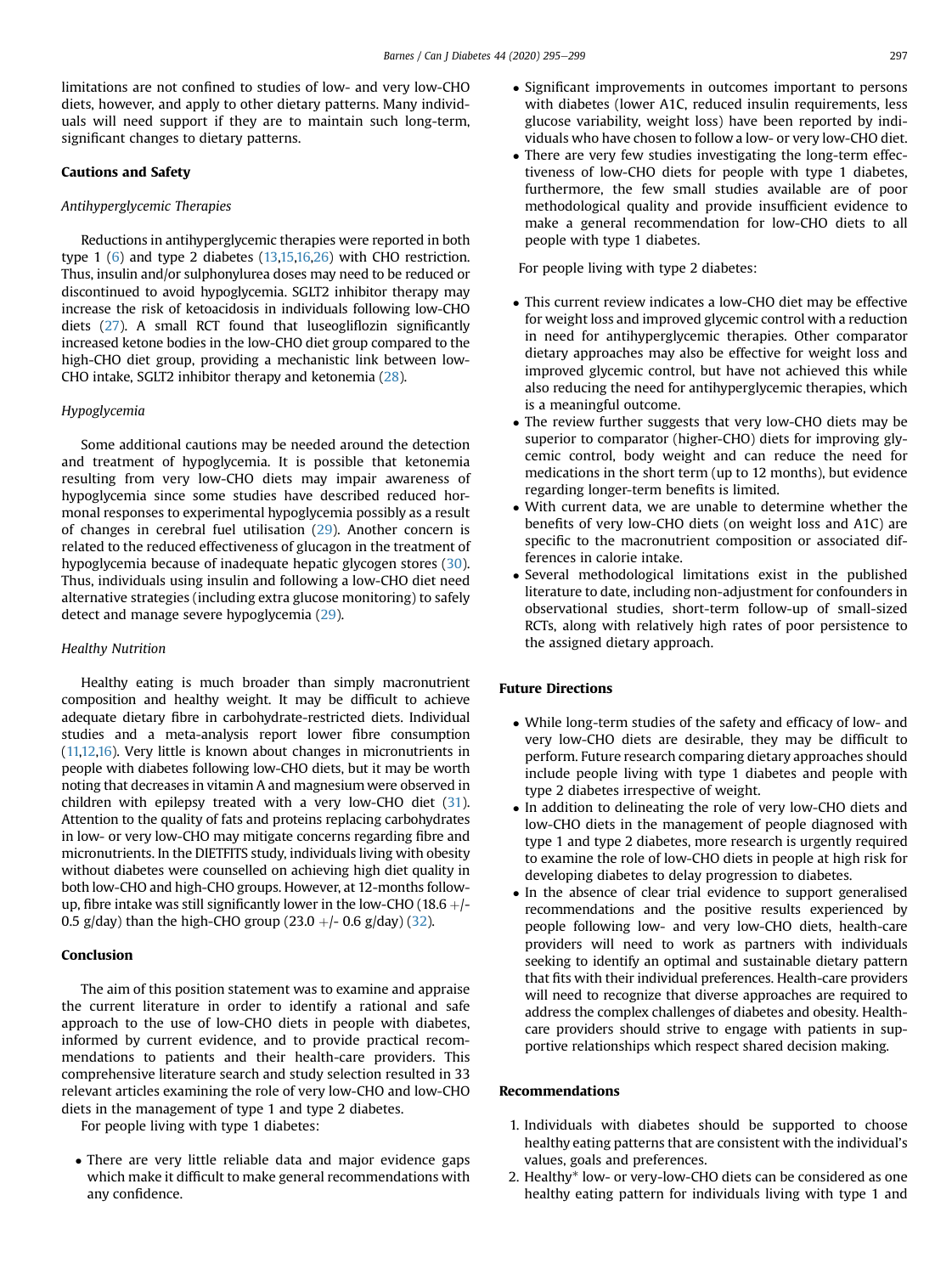type 2 diabetes for weight loss, improved glycemic control and/ or to reduce the need for antihyperglycemic therapies. Individuals should consult with their health-care provider to define goals and reduce the likelihood of adverse effects.

- 3. Health-care providers can support people with diabetes who wish to follow a low-CHO diet by recommending enhanced blood glucose monitoring, adjusting medications that may cause hypoglycemia (sulfonylureas and insulin), or increase risk for DKA (SGLT2 inhibitors, underdosing insulin in those with insulin deficiency), and to ensure adequate intake of fibre and nutrients.
- 4. Individuals and their health-care providers should be educated about the risk of euglycemic DKA while using SGLT2 inhibitors and low-CHO diet, and further educated about the strategies to mitigate this risk  $(33)$ .<sup>[2](#page-3-27)</sup>
- 5. People with diabetes who begin a low-CHO diet should seek support from a dietitian who can help create a culturally appropriate, enjoyable and sustainable plan. A dietitian can propose ways to modify CHO intake that best aligns with an individual's values, preferences, needs and treatment goals as people transition to or from a low-CHO eating pattern.

\*Canadians, with and without diabetes, who prefer to adopt a low- or very low-CHO dietary pattern, should be encouraged to consume a variety of foods recommended in Canada's Food Guide. Regular or frequent consumption of high energy foods that have limited nutritional value, and those that are high in sugar, saturated fat or salt, including processed foods and sugary drinks, should be discouraged.

#### Acknowledgements

Thank you to the following who lent their extensive expertise to the development and external review of this position statement:

Development: Dawn Amber RD MPH (Student Intern, Diabetes Canada); Dr. Harpreet Bajaj (Vice Chair, Diabetes Canada Clinical Practice Guidelines); Catherine Chan PhD; Michelle Corcoran RD CDE; Catherine Freeze MEd RD CDE; Joanne Lewis RD (Director, Knowledge Management, Diabetes Canada); Yvonne Mullan MSc RD CDE; Seema Nagpal PhD (VP, Science & Policy, Diabetes Canada); Dr. Peter Senior (Chair, Diabetes Canada Clinical Practice Guidelines).

External Review: Lorraine Anderson RD CDE; Stephanie Boutette RD MPH (Manager, Health-Care Provider Education, Diabetes Canada); Dr. Alice Cheng (Chair, Professional Section Executive, Diabetes Canada); Samantha Ghanem MScPH (Manager, Health Research and Policy Analysis, Diabetes Canada); Cynthia Keith PDt CDE; Sean McKelvey BSc(Pharm); Dr. Michael Mindrum; Lindsay Sawatsky RD CDE; Dr. John Sievenpiper.

#### <span id="page-3-0"></span>References

- <span id="page-3-1"></span>1. [Sievenpiper JL, Chan CB, Dworatzek PD, Freeze C, Williams SL. Diabetes Canada](http://refhub.elsevier.com/S1499-2671(20)30097-6/sref1) [2018 Clinical Practice Guidelines for the Prevention and Management of Dia](http://refhub.elsevier.com/S1499-2671(20)30097-6/sref1)[betes in Canada: Nutrition Therapy. Can J Diabetes 2018;42\(Suppl 1\):S64](http://refhub.elsevier.com/S1499-2671(20)30097-6/sref1)-[79.](http://refhub.elsevier.com/S1499-2671(20)30097-6/sref1)
- <span id="page-3-2"></span>2. [Diab M, Barhoosh HA, Daoudi B, AlMukdad SI, et al. Prevention and screening](http://refhub.elsevier.com/S1499-2671(20)30097-6/sref2) [recommendations in type 2 diabetes: Review and critical appraisal of clinical](http://refhub.elsevier.com/S1499-2671(20)30097-6/sref2) [practice guidelines. Prim Care Diabetes. 2019 Jun;13\(3\):197](http://refhub.elsevier.com/S1499-2671(20)30097-6/sref2)-[203. Epub 2018](http://refhub.elsevier.com/S1499-2671(20)30097-6/sref2) [Dec 12.](http://refhub.elsevier.com/S1499-2671(20)30097-6/sref2)
- 3. Diabetes Australia. Position Statement: Low carbohydrate eating for people with diabetes 2018. Available from: [https://static.diabetesaustralia.com.au/s/](https://static.diabetesaustralia.com.au/s/fileassets/diabetes-australia/8b4a8a54-f6b0-4ce6-bfc2-159686db7983.pdf) fi[leassets/diabetes-australia/8b4a8a54-f6b0-4ce6-bfc2-159686db7983.pdf](https://static.diabetesaustralia.com.au/s/fileassets/diabetes-australia/8b4a8a54-f6b0-4ce6-bfc2-159686db7983.pdf).
- <span id="page-3-3"></span>4. Diabetes UK. Position Statement: Low-carb diets for people with diabetes 2017. Available from: [www.diabetes.org.uk/professionals/positionstatements](http://www.diabetes.org.uk/professionals/positionstatements-reports/food-nutrition-lifestyle/lowcarb-diets-for-people-with-diabetes)[reports/food-nutrition-lifestyle/lowcarb-diets-for-people-with-diabetes](http://www.diabetes.org.uk/professionals/positionstatements-reports/food-nutrition-lifestyle/lowcarb-diets-for-people-with-diabetes).
- <span id="page-3-4"></span>5. Davies MJ, D'[Alessio DA, Fradkin J, et al. Management of hyperglycemia in type](http://refhub.elsevier.com/S1499-2671(20)30097-6/sref5) [2 diabetes, 2018. A consensus report by the American Diabetes Association](http://refhub.elsevier.com/S1499-2671(20)30097-6/sref5) [\(ADA\) and the European Association for the Study of Diabetes \(EASD\). Diabetes](http://refhub.elsevier.com/S1499-2671(20)30097-6/sref5) [Care 2018;41\(12\):2669](http://refhub.elsevier.com/S1499-2671(20)30097-6/sref5)-[701.](http://refhub.elsevier.com/S1499-2671(20)30097-6/sref5)
- <span id="page-3-5"></span>6. [Krebs J, Strong A, Cresswell P, Reynolds A, Hanna A, Haeusler S. A randomised](http://refhub.elsevier.com/S1499-2671(20)30097-6/sref6) [trial of the feasibility of a low carbohydrate diet vs standard carbohydrate](http://refhub.elsevier.com/S1499-2671(20)30097-6/sref6) [counting in adults with type 1 diabetes taking body weight into account. Asia](http://refhub.elsevier.com/S1499-2671(20)30097-6/sref6) [Pac J Clin Nutr 2016;25\(1\):78](http://refhub.elsevier.com/S1499-2671(20)30097-6/sref6)-[84](http://refhub.elsevier.com/S1499-2671(20)30097-6/sref6).
- <span id="page-3-6"></span>7. [Nielsen JV, Gando C, Joensson E, Paulsson C. Low carbohydrate diet in type 1](http://refhub.elsevier.com/S1499-2671(20)30097-6/sref7) [diabetes, long-term improvement and adherence: A clinical audit. Diabetol](http://refhub.elsevier.com/S1499-2671(20)30097-6/sref7) [Metab Syndr 2012;4:23](http://refhub.elsevier.com/S1499-2671(20)30097-6/sref7).
- <span id="page-3-7"></span>8. [Lennerz BS, Barton A, Bernstein RK, Dikeman RD, Diulus C, Hallberg S,](http://refhub.elsevier.com/S1499-2671(20)30097-6/sref8) [Rhodes ET, Ebbeling CB, Westman EC, Yancy Jr WS, Ludwig DS. Management of](http://refhub.elsevier.com/S1499-2671(20)30097-6/sref8) [type 1 diabetes with a very low-carbohydrate diet. Pediatrics 2018 Jun;141\(6\)](http://refhub.elsevier.com/S1499-2671(20)30097-6/sref8).
- <span id="page-3-8"></span>9. Leow ZZX, Guelfi [KJ, Davis EA, Jones TW, Fournier PA. Short Report: Metabolism](http://refhub.elsevier.com/S1499-2671(20)30097-6/sref9) - The glycaemic benefi[ts of a very-low-carbohydrate ketogenic diet in adults](http://refhub.elsevier.com/S1499-2671(20)30097-6/sref9) [with type 1 diabetes mellitus may be opposed by increased hypoglycaemia risk](http://refhub.elsevier.com/S1499-2671(20)30097-6/sref9) and dyslipidaemia. Diabet Med  $2018;35:1258-63$ .
- <span id="page-3-9"></span>10. [Dyson P. Low carbohydrate diets and type 2 diabetes: What is the latest evi](http://refhub.elsevier.com/S1499-2671(20)30097-6/sref10)dence? Diabetes Ther  $2015;6:411-24$  $2015;6:411-24$ .
- <span id="page-3-10"></span>11. Meng Y, Bai H, Wang S, et al. Effi[cacy of low carbohydrate diet for type 2](http://refhub.elsevier.com/S1499-2671(20)30097-6/sref11) [diabetes mellitus management: A systematic review and meta-analysis of](http://refhub.elsevier.com/S1499-2671(20)30097-6/sref11) [randomized controlled trials. Diabetes Res Clin Pract 2017;131:124](http://refhub.elsevier.com/S1499-2671(20)30097-6/sref11)-[31](http://refhub.elsevier.com/S1499-2671(20)30097-6/sref11).
- <span id="page-3-11"></span>12. [Huntriss R, Campbell M, Bedwell C. The interpretation and effect of a low](http://refhub.elsevier.com/S1499-2671(20)30097-6/sref12)[carbohydrate diet in the management of type 2 diabetes: a systematic](http://refhub.elsevier.com/S1499-2671(20)30097-6/sref12) [review and meta-analysis of randomised controlled trials. Eur J Clin Nutr 2018](http://refhub.elsevier.com/S1499-2671(20)30097-6/sref12) Mar: 72(3): 311-[25.](http://refhub.elsevier.com/S1499-2671(20)30097-6/sref12)
- <span id="page-3-12"></span>13. [Sainsbury E, Kizirian NV, Partridge SR, Gill T, Colagiuri S, Gibson AA. Effect of](http://refhub.elsevier.com/S1499-2671(20)30097-6/sref13) [dietary carbohydrate restriction on glycemic control in adults with diabetes: A](http://refhub.elsevier.com/S1499-2671(20)30097-6/sref13) [systematic review and meta-analysis. Diabetes Res Clin Pract 2018 May;139:](http://refhub.elsevier.com/S1499-2671(20)30097-6/sref13)  $239 - 52$  $239 - 52$ .
- <span id="page-3-13"></span>14. McArdle PD, Greenfi[eld SM, Rilstone SK, Narendran P, Haque MS, Gill PS.](http://refhub.elsevier.com/S1499-2671(20)30097-6/sref14) [Carbohydrate restriction for glycaemic control in Type 2 diabetes: a systematic](http://refhub.elsevier.com/S1499-2671(20)30097-6/sref14) [review and meta-analysis. Diabet Med 2019;36\(3\):335](http://refhub.elsevier.com/S1499-2671(20)30097-6/sref14)-[48.](http://refhub.elsevier.com/S1499-2671(20)30097-6/sref14)
- <span id="page-3-14"></span>15. [Saslow LR, Summers C, Aikens JE, Unwin DJ. Outcomes of a digitally delivered](http://refhub.elsevier.com/S1499-2671(20)30097-6/sref15) [low carbohydrate type 2 diabetes self-management program: 1-year results of](http://refhub.elsevier.com/S1499-2671(20)30097-6/sref15) [a single arm longitudinal study. JMIR Diabetes 2018;3\(3\):e12](http://refhub.elsevier.com/S1499-2671(20)30097-6/sref15).
- <span id="page-3-15"></span>16. [Tay J, Thompson CH, Luscombe- Marsh ND, et al. Effects of an energy-restricted](http://refhub.elsevier.com/S1499-2671(20)30097-6/sref16) [low carbohydrate, high unsaturated fat/low saturated fat diet versus a high](http://refhub.elsevier.com/S1499-2671(20)30097-6/sref16)[carbohydrate, low-fat diet in type 2 diabetes: A 2-year randomized clinical](http://refhub.elsevier.com/S1499-2671(20)30097-6/sref16) [trial. Diabetes Obes Metab 2018;20:858](http://refhub.elsevier.com/S1499-2671(20)30097-6/sref16)-[71](http://refhub.elsevier.com/S1499-2671(20)30097-6/sref16).
- <span id="page-3-16"></span>17. [Saslow L, Daubenmier J, Moskowitz J, Kim S, et al. Twelve-month outcomes of a](http://refhub.elsevier.com/S1499-2671(20)30097-6/sref17) [randomized trial of a moderate-carbohydrate versus very low-carbohydrate](http://refhub.elsevier.com/S1499-2671(20)30097-6/sref17) [diet in overweight adults with type 2 diabetes mellitus or prediabetes. Nutri](http://refhub.elsevier.com/S1499-2671(20)30097-6/sref17)[tion and Diabetes 2017;7:304.](http://refhub.elsevier.com/S1499-2671(20)30097-6/sref17)
- <span id="page-3-20"></span>18. [Hussain T, Mathew T, Dashti A, et al. Effect of low-calorie versus low](http://refhub.elsevier.com/S1499-2671(20)30097-6/sref18)[carbohydrate ketogenic diet in type 2 diabetes. Nutrition 28 2012;10:1021](http://refhub.elsevier.com/S1499-2671(20)30097-6/sref18).
- <span id="page-3-17"></span>19. [Westman E, Yancy W, Mavropoulos J, Marquart M, McDuf](http://refhub.elsevier.com/S1499-2671(20)30097-6/sref19)fie JR. The effect of a [low-carbohydrate, ketogenic diet versus a low-glycemic index diet on glycemic](http://refhub.elsevier.com/S1499-2671(20)30097-6/sref19) control in type 2 diabetes mellitus. Nutrition & Metabolism  $2008;5(36):1-9$ .
- <span id="page-3-18"></span>20. [Saslow L, Mason A, Kim S, et al. An online intervention comparing a very low](http://refhub.elsevier.com/S1499-2671(20)30097-6/sref20)[carbohydrate ketogenic diet and lifestyle recommendations versus a plate](http://refhub.elsevier.com/S1499-2671(20)30097-6/sref20) [method diet in overweight individuals with type 2 diabetes: A randomized](http://refhub.elsevier.com/S1499-2671(20)30097-6/sref20) controlled trial. J Med Internet Res  $2017;19(2):1-16$ .
- <span id="page-3-19"></span>21. [Hallberg SJ, McKenzie AL, Williams PT, Bhanpuri NH, Peters AL, Campbell WW,](http://refhub.elsevier.com/S1499-2671(20)30097-6/sref21) [Hazbun TL, Volk BM, McCarter JP, Phinney SD, Volek JS. Effectiveness and safety](http://refhub.elsevier.com/S1499-2671(20)30097-6/sref21) [of a novel care model for the management of type 2 diabetes at 1 year: An](http://refhub.elsevier.com/S1499-2671(20)30097-6/sref21) [open-label, non-randomized, controlled study. Diabetes Ther 2018 Apr;9\(2\):](http://refhub.elsevier.com/S1499-2671(20)30097-6/sref21) [583](http://refhub.elsevier.com/S1499-2671(20)30097-6/sref21)-[612. Epub 2018 Feb 7. Erratum in: Diabetes Ther. 2018 Mar 5.](http://refhub.elsevier.com/S1499-2671(20)30097-6/sref21)
- <span id="page-3-21"></span>22. [Davis NJ, Tmuta N, Isasi CR, Leung V, Wylie-Rosett J. Diabetes-speci](http://refhub.elsevier.com/S1499-2671(20)30097-6/sref22)fic quality of [life after a low carbohydrate and low-fat dietary intervention. Diabetes](http://refhub.elsevier.com/S1499-2671(20)30097-6/sref22) [Educator 2012;38:2](http://refhub.elsevier.com/S1499-2671(20)30097-6/sref22).
- <span id="page-3-22"></span>23. [Tay J, Zajac I, Thompson C, et al. A randomised-controlled trial of the effects of](http://refhub.elsevier.com/S1499-2671(20)30097-6/sref23) [very low-carbohydrate and high-carbohydrate diets on cognitive performance](http://refhub.elsevier.com/S1499-2671(20)30097-6/sref23) [in patients with type 2 diabetes. British Journal of Nutrition 2016;116:](http://refhub.elsevier.com/S1499-2671(20)30097-6/sref23)  $1745 - 53$  $1745 - 53$ .
- <span id="page-3-23"></span>24. [McKenzie AL, Hallberg SJ, Creighton BC, et al. A novel intervention](http://refhub.elsevier.com/S1499-2671(20)30097-6/sref24) [including individualized nutritional recommendations reduces hemoglobin](http://refhub.elsevier.com/S1499-2671(20)30097-6/sref24) [A1C level, medication use, and weight in type 2 diabetes. JMIR Diabetes](http://refhub.elsevier.com/S1499-2671(20)30097-6/sref24) [2017;2\(1\):e5](http://refhub.elsevier.com/S1499-2671(20)30097-6/sref24).
- <span id="page-3-24"></span>25. [Van Wyk HJ, Davis RE, Davies JS. A critical review of low-carbohydrate diets in](http://refhub.elsevier.com/S1499-2671(20)30097-6/sref25) people with type 2 diabetes. Diabet Med  $2016;33(2):148-57$  $2016;33(2):148-57$ .
- <span id="page-3-25"></span>26. [Larsen RN, Mann NJ, Maclean E, Shaw JE. The effect of high-protein, low-car](http://refhub.elsevier.com/S1499-2671(20)30097-6/sref26)[bohydrate diets in the treatment of type 2 diabetes: a 12 month randomised](http://refhub.elsevier.com/S1499-2671(20)30097-6/sref26)  $controlled trial. Diabetologia 2011;54:731–40.$  $controlled trial. Diabetologia 2011;54:731–40.$  $controlled trial. Diabetologia 2011;54:731–40.$
- <span id="page-3-26"></span>27. [Rosenstock Julio, Ferrannini Ele. Euglycemic Diabetic Ketoacidosis: A Predict](http://refhub.elsevier.com/S1499-2671(20)30097-6/sref27)[able, Detectable, and Preventable Safety Concern With SGLT2 Inhibitors. Dia](http://refhub.elsevier.com/S1499-2671(20)30097-6/sref27)[betes Care 2015 Sep;38\(9\):1638](http://refhub.elsevier.com/S1499-2671(20)30097-6/sref27)-[42.](http://refhub.elsevier.com/S1499-2671(20)30097-6/sref27)

<span id="page-3-27"></span><sup>2</sup> See Table 1: Antihyperglycemic agents for use in type 2 diabetes in the "Pharmacologic Glycemic Management of Type 2 Diabetes in Adults" chapter in the 2018 CPG.